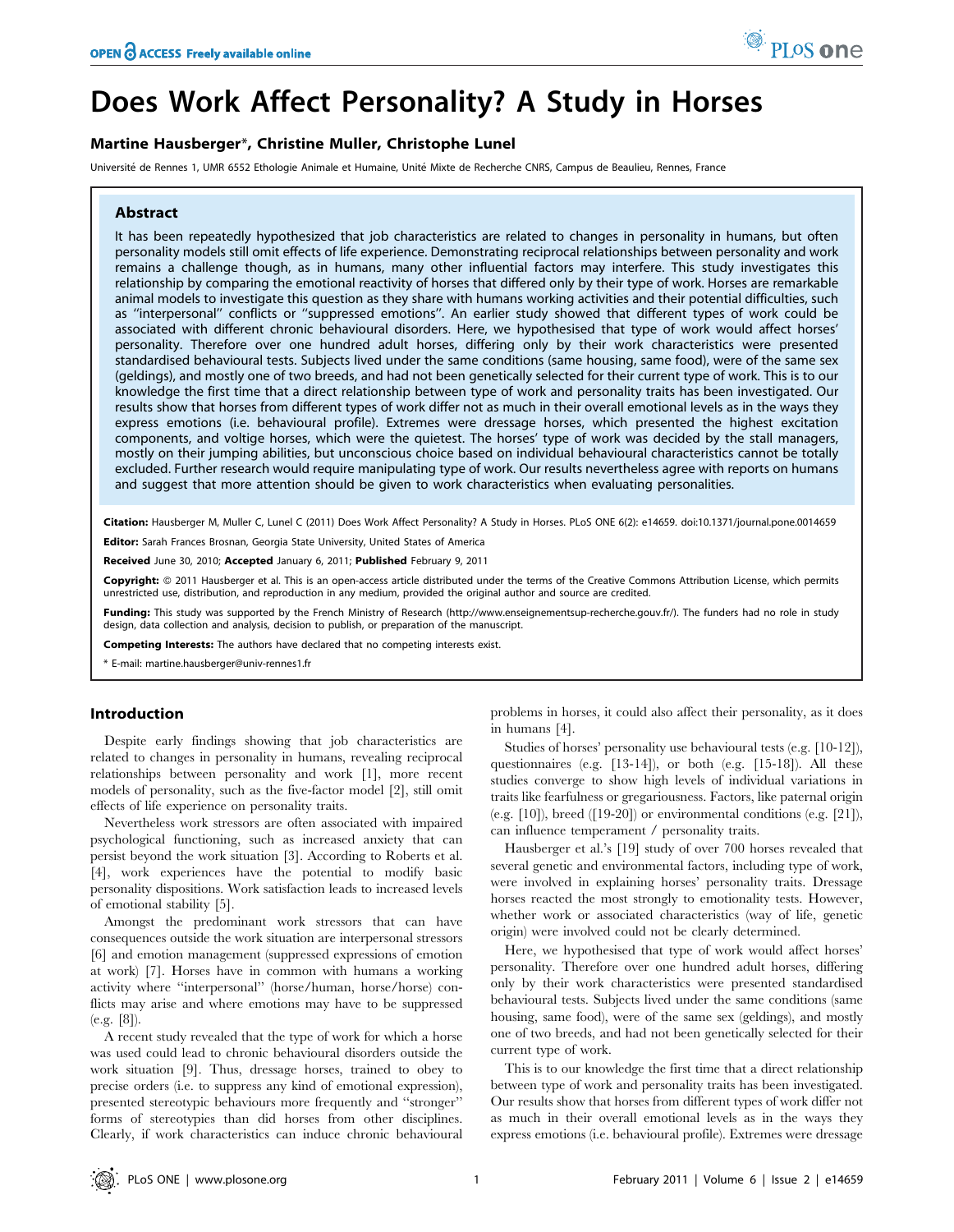horses, which presented the highest excitation components, and voltige horses, which were the quietest.

#### Materials and Methods

Experiments complied with the current French laws (Centre National de la Recherche Scientifique) related to animal experimentation and were in accordance to the European directive 86/609/CEE. Only behavioural observations were performed. The riding school staff was responsible for all animal husbandry and care, as this experiment involved horses from the ''field'' (no laboratory animals).

## The subjects

One hundred and nineteen horses were tested at the ''Ecole Nationale d'Equitation'' at Saumur (France) between October and December 1994. They were 4–20 year-old geldings and were all housed under the same conditions, in single boxes, and ridden for one hour every day. They were fed pellets four times a day and hay twice a day and had water at libitum. Pellets were distributed through automatic feeders, and diets or quantities of food did not differ according to type of work.

The horses belonged to two breeds: French Saddlebreds  $(N = 89)$  and Angloarabs  $(N = 30)$ .

The horses were divided into six groups according to type of work (see description in Appendix S1): eventing  $(n = 11)$ , show jumping  $(n = 41)$ , advanced riding school  $(n = 18)$ , dressage  $(n = 29)$ , high school  $(n = 15)$  and voltige  $(n = 5)$  (Table 1). These groups differed only by type of work as we ensured that 1) age ranges did not differ among groups (eventing:  $7.82 \pm 1.94$ ; show jumping:  $9.1 \pm 3.3$ ; advanced riding school:  $10.6 \pm 3.29$ ; dressage: 9.34 $\pm$ 3.29; high school: 10.8 $\pm$ 4; voltige: 12.8 $\pm$ 4.44 years old); 2) their diets were the same: commercial pellets were provided by automatic feeders (general to the whole facility) to all horses, at the same feeding times, 4 times a day (6.30 am, 11.30 am, 4.15 pm, 6.30 pm), the quantities were determined only by size / weight, not by type of work; 3) all subjects had been working in their type of work for at least 1 year; 4) all had arrived at this riding school when they were 4 to 5 years old; 5) horses of all types of work were mixed in different locations over the facility. Apart from the five voltige horses, none of these horses had been selected for a particular type of work when they had arrived. French saddlebreds were only selected for jumping and therefore there were no bloodlines selected for dressage, for example, in our sample that could explain the behavioural differences observed (see results). All horses received basic training, especially for jumping. Selection was based mainly on jumping ability, the best jumpers (free jump in particular) were allocated to jumping and eventing, then, according to the quality of their paces and conformation the remaining horses were allocated either to dressage or to high school. Advanced riding school horses tended to be less competitive overall. Information on possible changes during the

Table 1. Distribution of horses in relation to type of work.

|             |    | Jumping Eventing Instruction Voltige Dressage School N |    | High |     |
|-------------|----|--------------------------------------------------------|----|------|-----|
|             | 41 | 18                                                     | 29 | 15   | 119 |
| <b>AA</b> 6 |    | 11                                                     |    |      | 30  |
| l SF        | 35 |                                                        | 22 | 14   | 89  |

 $AA =$  Angloarabs; SF = French Saddlebreds; N = total number. doi:10.1371/journal.pone.0014659.t001

horses' careers was lacking, but stability in type of work prevailed once the initial choice was made. Therefore, time spent doing their current type of work was probably related to the subject's age. Since we found no relationship between age and behaviour or emotionality index  $(p>0.05$  in all cases), one year in their current work seems sufficient to influence personality. Moreover, several bloodlines were found for different types of work.

In fact, 98 different sires were involved, but 8 well known jumping stallions had more than one offspring in our sample  $(\bar{X} = 1.21 \pm 0.58)$  offspring per stallion). The half siblings (same sire, different mother) of 23 of the 36 horses concerned were doing different types of work (high school/show jumping, eventing/ dressage, eventing/jumping, jumping/dressage, voltige/dressage) indicating that paternal origin was not determinant in the distribution of horses among types of work. Moreover, 22 of the 98 sires had been race horses and 27 show jumping horses, the remaining sires had been selected early on morphological characteristics (and had not worked) in order to promote bloodlines for racing or show jumping  $(N = 15)$ . No relationships between type of work of our subjects and that of their sire could be evidenced.

#### Experimental tests

Our experimental tests are commonly used to assess emotionality and learning abilities (review in [22]). Moreover, results of these tests correlated with estimates of personality traits by users in working situations [16].

Tests estimating emotional reactions. Three tests, described by Wolff et al. [10] were used:

- ''Arena test'': horses were released alone in a familiar arena (where they are ridden) and their behaviour was scan recorded every 10 s for 10 min (see also [23,24]. This differs from classical open-field tests, as the site is familiar and this test has been shown to estimate the effects of social separation [16].
- ''Novel object'' test: an object was placed in the arena and a horse was released for 5 min: its behaviour, locomotion, gazes and approaches were recorded. Correlations have been found between reactions to this test and estimations of nervousness by users [16].
- ''Bridge'' test: a horse was led using a halter over an unknown obstacle built with a foam mattress [19] (planks: [10]; concrete blocks: [11]). Reactions to this test have been shown to correlate with evaluations of fear by horse users [16]. Visser et al. [25] correlated standing in front of the bridge (refusal to cross) with ''spooky''.

The horses had worked the day before a test. The tests were carried out before the horses worked that day. Each horse was presented each test only once to avoid habituation [26,27].

## General procedure for the ''arena'' and ''novel object'' tests

The tests took place in the usual working  $(30 \times 15 \text{ m})$  arenas, with the ground covered with sand. The subject was released as soon as it came into the arena and the observer, remaining immobile in a corner of the arena far from the entrance, recorded its behaviour with a voice cassette recorder, using the ''instantaneous scan sampling'' and ''all occurrences'' methods (Altmann [28]). Our procedure was the same as Wolff et al.'s [10]: we observed the horses for either 10 min (arena test) or 5 min (novel object test) after they had been released. Scans were recorded every 10 s, yielding respectively 60 and 30 data per horse for each test.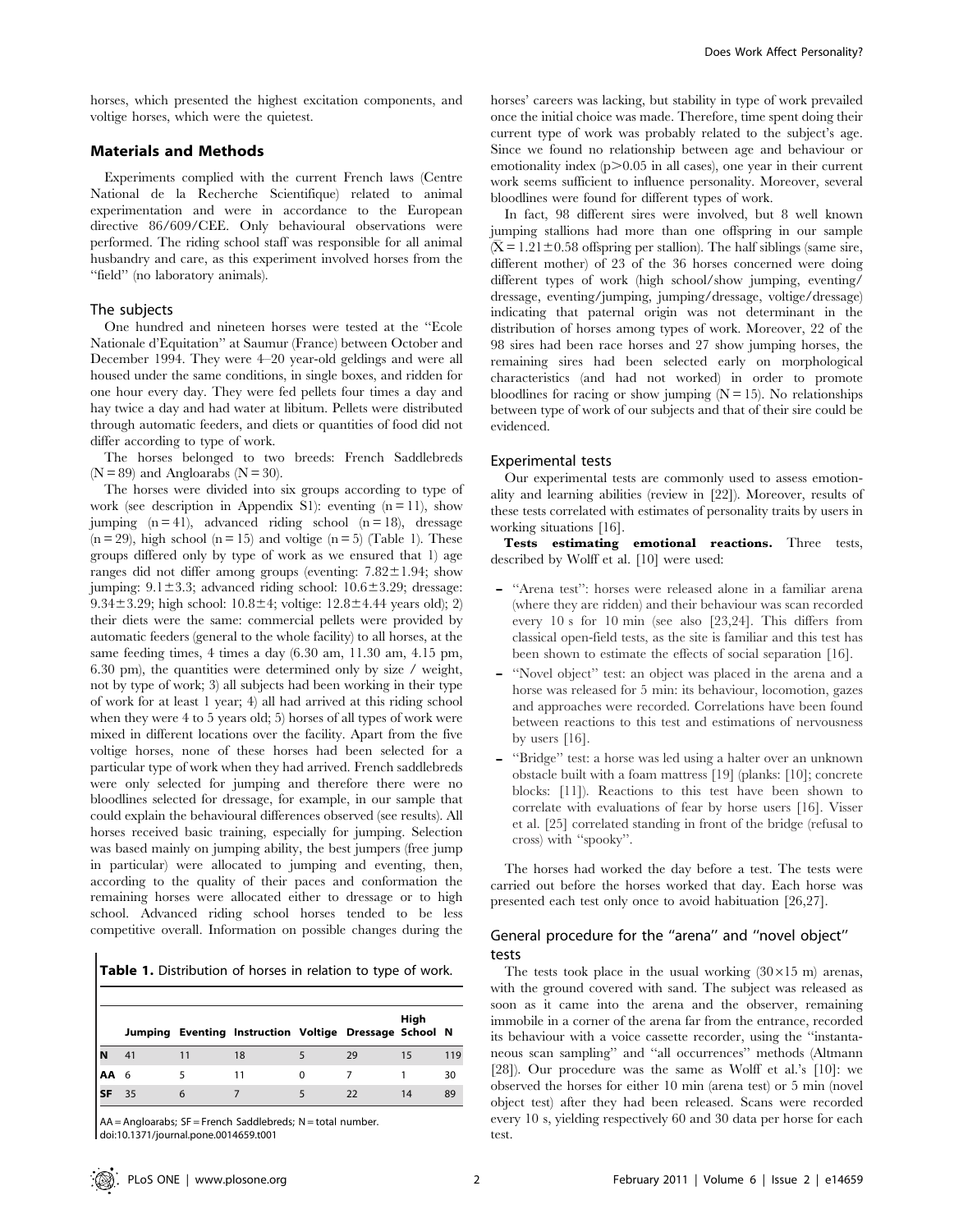An object, unknown to the horses, was designed for the novel object test (see also [17]). Six metal rails (square section: 9 cm) formed a cage  $(100\times80\times80$  cm) onto which one long red fluorescent ribbon was attached, crossing the rails on each side. This object was placed to the side of the entrance so that the horse could see it only after it had entered the arena. A 10 m diameter circle was drawn on the sand around the object to help estimate distance between horse and object  $(\pm 5 \text{ m from the object}).$ 

Observation procedure. Rare or brief behavioural patterns were recorded every time they occurred: snorts, pawing, defecation, rolling, whinnying (''all occurrences method'', [28]).

The behavioural patterns recorded using scan sampling were: (1) standing; (2) exploration: the horse walks slowly with its neck held horizontally or lowered, ready to stop and to sniff the ground or a wall. This is the characteristic slow walk of a quiet horse in a calm situation; (3) sustained walk: the horse walks energetically and looks ahead or around; (4) trot: a two-beat gait; (5) passage: an animated form of trot when the legs are raised higher; (6) canter: a three-beat gait; (7) vigilance: the horse stands still and holds its neck high, with intently oriented head and ears; (8) tail: hangs down or is raised, the fleshy portion of the tail is then almost or completely upright and the long tail hairs make a showy display [29].

Data analyses (see [10]). Two types of analyses were used. Frequencies of occurrence of behavioural patterns were calculated and compared among individuals. An index, used in previous studies (e.g. [19]) and based on both behavioural patterns and their frequencies of occurrence, « ranked » reactivity of horses in each situation. Values were attributed to the behavioural patterns according to their degree of specificity and corresponding level of arousal (see [30]). These values were: exploration (slow walk) = 1, sustained walk  $= 2$ , trot or canter  $= 3$ , vigilance  $= 4$ , whinnying  $= 5$ , passage, snorting or tail raised  $= 6$ . These values were multiplied by the number of times the corresponding pattern was observed. Remember, these values only give a rank indication and do not represent real data. Thus an animal with an index twice as high as that of another horse is not necessarily twice as reactive.

#### General procedure for the bridge test

A foam mattress  $(200 \times 100 \times 10$  cm), covered with a brown and white check oilcloth (squares:  $2 \times 2$  cm), was called the bridge. The starting line was drawn on the sand 2 m in front of the bridge. The experimenter (C. Muller) led the horse using a halter with a rope attached to the ring and tried to make it cross the bridge. She was not allowed to touch or to talk to the horse. Her activity was limited to pulling slightly on the rope if necessary. All tests were made by the same person who was not familiar to the test horses.

Many animals avoided walking on the bridge and passed by on one side. In this case, they were led back to the starting line and a new trial began (the stopwatch was stopped until the new start). The test was stopped either when the horse had crossed the bridge placed at least three feet, or after 10 min, the maximum allowed for this test.

Data recorded were the total time required to cross the bridge.

## Statistical analyses

Two statistical approaches were used: a Factorial Correspondence Analysis (FCA) and non-parametric statistical tests.

Factorial analysis is a descriptive but very informative approach yielding a simultaneous plot of both groups of variables tested (here emotional reactions and horses characterised by their type of work) and a visualisation of their relationship.

Non-parametric statistical tests were used, as normality of data was not ensured:  $\chi^2$  tests compared the numbers of animals

performing given behavioural patterns between groups. Mann-Whitney and Kruskal-Wallis non-parametric tests compared frequencies of behaviours between groups. Spearman correlation tests compared rank orders.

## Results

#### General behaviour

In both the arena and novel object tests the main behavioural patterns observed were mostly standing  $(70.6 \pm 28.3 \%)$ , 54.8 $\pm$ 39.3 % respectively), exploring  $(9.4 \pm 11.2 \%$ ,  $12.1 \pm 16 \%$  or sustained walk  $(8.5\pm10.46 \%, 10.9\pm14.7 \%)$ , but rarely canter  $(4.4\pm7.3 \%, 3.8\pm5.3 \%)$ %) or passage (0.4 $\pm$ 1.3 %, 0.4 $\pm$ 1.2 %). Defecation (0.04 $\pm$ 0.2 %) was rarely observed. In all cases important interindividual variations were observed as revealed by high coefficients of variation (e.g. 397 for passage in the arena test) and emotionality indices ranged from 0 to 294  $(56.06\pm59.93 \%)$ . Pawing and emotionality index were correlated positively  $(N = 20, r_s = 0.389, p = 0.0024, r_s = 0.258$  $p = 0.0049$  for each test respectively).

In the novel object test, distances between horse and object were correlated with emotionality index: the longer a horse spent at less than 5 meters from the object, the lower its emotionality index  $(r_s = 0.287, p = 0.0035)$ ; conversely, the longer a horse spent away from the object, the higher its emotionality index  $(r_s = 0.212)$ , p = 0.0089). Individual emotionality Indices were correlated between arena and novel object tests  $(r_s = 0.482, p = 0.0001)$ .

In the bridge test, most horses (63 %) crossed the bridge in the allocated time  $(\bar{X} = 101 \pm 94 \text{ s})$ . However, large individual differences were observed in the time required (7 to 392 s). Angloarab horses took longer to cross the bridge  $(368.88 \pm 238.63 \text{ s})$  than did French Saddlebreds  $(258.39 \pm 254.07 \text{ s})$  (Mann Whitney U test  $N1 = 32$ ,  $N2 = 88$ ,  $U = 1043.5$   $p = 0.026$ ).

#### Reactions to tests according to type of work

No differences were found between breeds for either the arena or the novel object tests for any behavioural pattern, therefore data were pooled for these tests. Although type of work did not influence significantly emotionality indices in the arena test (Kruskal Wallis test:  $H = 8$ ,  $p = 0.15$ ), its influence approached statistical significance in the novel object test  $(H = 3.41, p = 0.06)$ (Figure S1). Differences in behavioural profiles according to type of work appeared clearly in the behavioural profiles expressed during both tests (Figures S2 and S3).

The first two axes of the FCA on occurrences of behavioural patterns in the novel object test (excluding voltige horses, as they had been selected for temperament), accounted for 48 % of the variance (Figure S2, Table 2). Axis 1 segregated ''quieter'' behaviour (touching the object) from excited behaviour (vigilance, snorting, tail raised, cantering), whereas axis 2 segregated gazes and contact with novel object from excited behaviours like tail raised. Jumping horses were more prone to touch the object, while high school and dressage horses showed more high locomotor and excited behavioural patterns, such as snorting, tail raised or vigilance. The same general pattern was observed for arena test data: the first two axes accounted for 50 % of the variance (Figure S3, Table 3)

These profiles were confirmed when behavioural patterns were compared in detail one by one. Thus, in the arena test, the number of horses performing passage (df = 5,  $\chi^2 = 13.11$ , p = 0.02; without voltige: dfl = 4, p = 0.017) or rolling ( $\chi^2$  = 11.05, p = 0.05) differed according to the type of work: more dressage ( $(\chi^2 = 3.32)$ ,  $p = 0.06$ ) and high school horses (df = 1,  $\chi^2 = 4.37$ ,  $p = 0.037$ ) but fewer jumping horses (df = 1,  $\chi^2$  = 5.09, p<0.05) performed passage; less high school horses rolled ( $\chi^2$  = 3.84, p = 0.05), and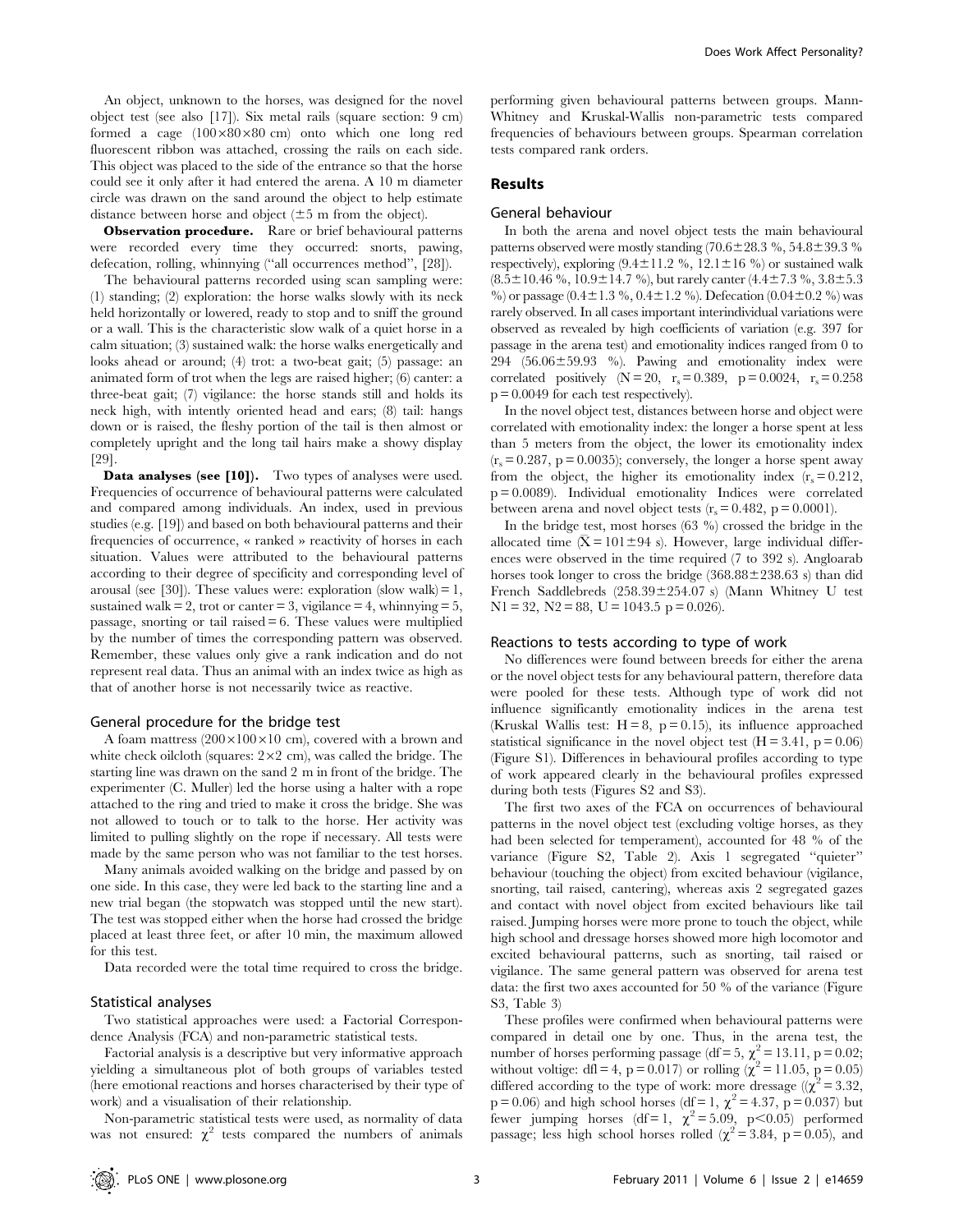Table 2. Factor loadings of the Factorial Correspondence Analysis (FCA) on the frequencies of behavioural patterns in the novel object test.

|                            | <b>Factor loadings of variables</b> |                |                |                |  |
|----------------------------|-------------------------------------|----------------|----------------|----------------|--|
|                            |                                     | F <sub>1</sub> | F <sub>2</sub> | F <sub>3</sub> |  |
| <b>Behavioural pattern</b> | TrotPassage                         | 358            | 8              | 24             |  |
|                            | Canter                              | 307            | 31             | $\overline{2}$ |  |
|                            | Vigilance                           | 356            | 39             | 5              |  |
|                            | Walk                                | 82             | 69             | 22             |  |
|                            | Slow Walk                           | 30             | 181            | 264            |  |
|                            | Tail raised                         | 691            | 174            | 14             |  |
|                            | Rolling                             | 4              | 6              | 472            |  |
|                            | Pawing                              | 15             | 18             | 568            |  |
|                            | Snorting                            | 285            | 33             | $\Omega$       |  |
|                            | Touch                               | 541            | 422            | 17             |  |
|                            | Gaze                                | 37             | 598            | 205            |  |
| Type of work               | Eventing                            | 21             | 51             | 55             |  |
|                            | Jumping                             | 775            | 66             | 19             |  |
|                            | <b>Dressage</b>                     | 411            | 225            | 82             |  |
|                            | High-school                         | 737            | 106            | 12             |  |
|                            | Advanced riding school              | 367            | 362            | 87             |  |

Factor loadings are the squared correlation coefficients between the variables and factors.

doi:10.1371/journal.pone.0014659.t002

when taken into consideration, voltige horses rolled more  $(\chi^2 = 6.8, p = 0.009).$ 

The occurrence of passage also differed clearly according to the type of work  $(H = 13.41, df = 5, p = 0.02; H = 12.1, df = 4, p = 0.017$ without voltige horses).Tail raised also differed but only if voltige horses were included  $(H = 11.95, p = 0.035)$  and to a lesser extent rolling  $(H = 10.66, p = 0.058)$ . More dressage and high school horses than jumping horses  $(U = 484, p = 0.011$  and  $U = 232, p = 0.0047$ respectively) and advanced school horses  $(U = 218.5, p = 0.036;$  $U = 104.5$ ,  $p = 0.018$  respectively) performed passage. Dressage horses raised their tails more than jumping ( $U = 368.5$ ,  $p = 0.003$ ) and voltige  $(U = 30, p = 0.027)$  horses and also cantered more than did eventing (U = 93.5, p = 0.038) and voltige (U = 31, p = 0.036) horses. Both dressage and high school horses showed more vigilance than jumping horses (U = 439.5, p = 0.008; U = 230, p = 0.024). Voltige horses rolled more frequently than did dressage  $(U = 25.5, p = 0.01)$ , high school  $(U = 10.5, p = 0.036)$  or eventing  $(U = 9.5, p = 0.031)$  horses.

Success in the bridge test appeared influenced by type of work (Kruskal Wallis,  $H = 19.59$ ,  $p = 0.0015$ ;  $H = 14.16$ ,  $p = 0.0068$ without voltige): voltige  $(\bar{X} = 134.20 \pm 260.47 \text{ s})$  and jumping horses delayed less before crossing  $(\bar{X} = 197.66 \pm 231.85 \text{ s})$  than the other horses: eventing:  $\bar{X} = 294.18 \pm 25.35$  s; advanced school:<br>horses: eventing:  $\bar{X} = 294.18 \pm 25.35$  s; advanced school:<br> $\bar{Y} = 291.79 \pm 240.00$  at high School:  $\bar{Y} = 277.60 \pm 245.69$  at drea- $\overline{X} = 381.78 \pm 240.09$  s; high School:  $\overline{X} = 277.60 \pm 245.68$  s; dressage:  $\bar{X} = 375.69 \pm 259.51$  s) (Mann Whitney U test p < 0.05 in all cases) (Figure S1 b). This was also true when only French saddlebreds were considered  $(N = 89, H = 12.9, p = 0.024)$ .

#### **Discussion**

Behavioural tests evaluating personality traits of adult horses revealed that type of work influenced their emotional level when facing a challenge. Despite having been accustomed to the test Table 3. Factor loadings of the Factorial Correspondence Analysis (FCA) on the frequency of behavioural patterns in the arena test.

|                            | <b>Factor loadings of variables</b> |                |                |                |
|----------------------------|-------------------------------------|----------------|----------------|----------------|
|                            |                                     | F <sub>1</sub> | F <sub>2</sub> | F <sub>3</sub> |
| <b>Behavioural pattern</b> | Trot                                | 27             | 98             | 150            |
|                            | Canter                              | 125            | 495            | 16             |
|                            | Vigilance                           | 104            | 733            | 22             |
|                            | Passage                             | 72             | $\Omega$       | 375            |
|                            | Tail raised                         | 425            | 17             | 107            |
|                            | Rolling                             | 638            | $\mathbf{1}$   | 218            |
|                            | Pawing                              | 665            | 12             | 132            |
|                            | Snorting                            | 90             | 19             | 9              |
| Type of work               | Eventing                            | 31             | 317            | 144            |
|                            | Jumping                             | 845            | 115            | 5              |
|                            | Dressage                            | 828            | 17             | $\Omega$       |
|                            | High-school                         | 662            | 74             | 5              |
|                            | Advanced riding school              | 211            | 3              | 70             |

Factor loadings are the squared correlation coefficients between the variables and factors.

doi:10.1371/journal.pone.0014659.t003

arena, some of the experienced horses could react strongly when released alone in the arena or when it included a novel object.

More than their overall emotional level (indices differed slightly), horses from different types of work differed in their interest in the object (voltige or jumping horses) or their tendency to perform more locomotion and excited behaviour such as passage, tail raised, vigilance, characteristic of high arousal / alarm levels [29,30]. Voltige horses showed the quietest profiles (e.g. slow walk and rolling) when released and were less fearful when led over an unknown obstacle.

Slight differences were observed between the two breeds confirming both their genetic proximity [31] and differences revealed by the bridge test [19]. Differences observed according to type of work confirm earlier reports showing that dressage horses are overall emotionally more reactive [19,32].

Dressage and high school horses showed similar behavioural tendencies, further confirming that work characteristics are implied, high school being a more elaborate form of dressage. Previous observations showed that frequency and type of stereotypic behaviour performed by adult dressage and high school horses in their box were similar (and high) [9]. Potential impact of type of work on the daily life of horses is thus further confirmed, as no other (genetic or environmental) factor could account for the differences observed. As manipulation of type of work was out of question, the possibility that stall managers unconsciously took behavioural characteristics into account when allocating horses to different types of work cannot be excluded. If this is the case, intrinsic characteristics and work particularities may well have additive effects that could explaining further some of the important differences observed.

The horses expressed similar behavioural profiles in the arena and the novel object test. Such similarities in the reactions to these two tests confirms other studies in adults [19], but not in younger horses [10]. This could be explained by the fact that these horses lived in single boxes with little social contact and were used working alone. They were therefore not reacting strongly to social separation (no whinnies, see also [31]), contrary to young horses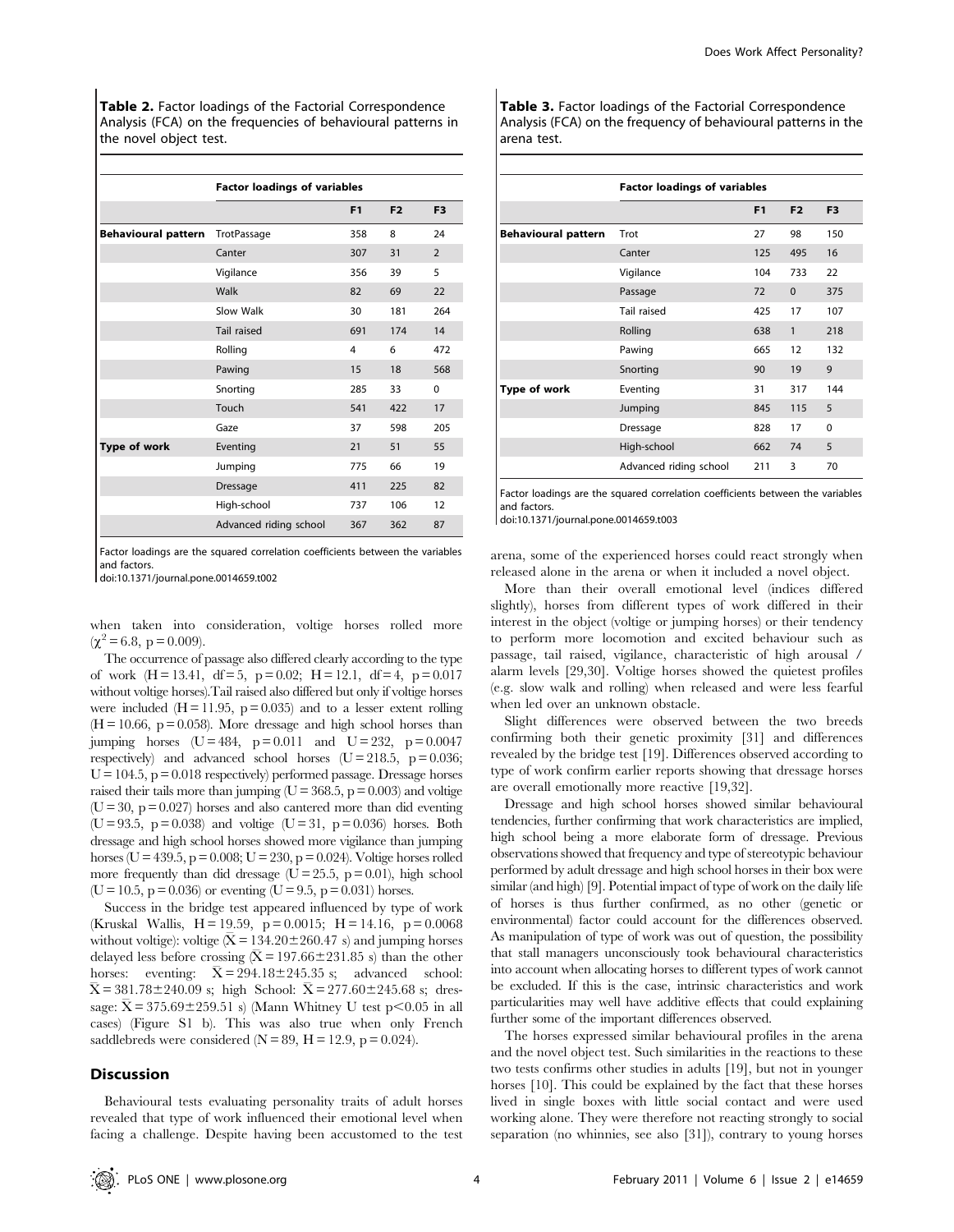living in groups or to riding-centre horses used working with others [16]. The reactions of our subjects were therefore related more probably to the strange (for them) situation of being released in the arena, a situation which never occurs otherwise, and being confronted with a novel object.

In these same unusual situations, our subjects reacted very differently and one axis of the FCA segregated slow walk and quieter behaviours from intense locomotor components and the other axis segregated gazing at objects from other behavioural patterns. Interestingly, Visser et al. [11] found the same two axes for young non-working Dutch warmbloods confronted with a novel object. The terms of ''flightiness'' and ''sensitiveness'' were proposed to describe these axes, which may well be reflecting general personality traits. Momozawa et al. [18] and Lloyd et al. [20] found that ''anxiety'' could be a reliable trait. Lloyd et al. [14] found a correlation between anxiousness (as assessed by questionnaires) and the frequency of ''passage'' performed during tests. According to this criterion, our dressage and high school horses were clearly more ''anxious'' than the other horses. Interestingly, both higher levels of ''anxiety'' and increased occurrence of stereotypies occur for the same type of work [9]. Increased anxiety is, according to O'Brien et al. [3], often found in cases of work stress. Remember that dressage/high school horses, because they are maintained strongly under control and their pace restrained, may experience at times conflicting relationships with their riders (e.g. through bit pressure [33]) and are not allowed to express any kind of emotion, a source of stress in humans [7]. On the other hand, the fact that dressage riders expect their horses to react quickly to their orders may develop their ''sensitiveness'' (in Visser et al.'s [11] sense) to the point that it can easily lead to nervousness, and by repetition and in the long term become an integral part of the horse's personality such as the ''anxiousness'' defined by Lloyd et al. [14]. Probably the more recent selection of bloodlines for dressage may increase even more this impact of type of work on behaviour [19]. Jumping and voltige horses have more chances to express locomotion needs at least, which may explain their quieter responses to the tests and in a handling / fear situation. This is to our knowledge the first evidence of a clear relationship between type of work and personality, in a context where type of work was the only factor that varied, potentially adding to intrinsic individual characteristics. Our results support

#### References

- 1. Prince JB (1981) cited by Roberts et al. 2003.
- 2. McCrae RR, Costa PT (1999) A five-factor theory of personality. In: Pervin LA, John OP, eds. Handbook of personality: Theory and research. New York: Guilford Press. pp 139–153.
- 3. O'Brien A, Terry DJ, Jimmieson NL (2008) Negative affectivity and responses to work stressors: an experimental study. Anxiety, stress and coping 21: 55–83.
- 4. Robert BW, Caspi A, Moffitt TE (2003) Work experiences and personality development in young adulthood. Journal of Personality and Social Psychology 84: 582–593.
- 5. Roberts BW, Chapman CN (2000) Change in dispositional well-being and its relation to role quality : a 30-year longitudinal study. Journal of research in Pesonality 34(1): 26–41.
- 6. Bolger N, de Longis A, Kessler RC, Schilling EA (1989) Effects of daily stress on negative mood. JPSP 57: 808–818.
- 7. Mann S (2004) ''People-work'': emotion management, stress and coping. Brit J Guid Counselling 32: 205–221.
- 8. McGreevy PD, Mc Lean A (2005) Behavioural problems with the ridden horse. In: Mills DS, McDonnell SM, eds. The Domestic Horse. Cambridge: Cambridge University Press. pp 196–211.
- 9. Hausberger M, Gautier E, Biquand V, Lunel C, Jego P (2009) Could work be a source of behavioural disorders? A study in horses. PLoS ONE 4(10): e7625. doi:10.1371/journal.pone.0007625.
- 10. Wolff A, Hausberger M, Le Scolan N (1997) Experimental tests to assess emotivity in horses. Behav. Processes 40: 209–221.

reports suggesting that type of work may be an important factor in the development humans' personalities.

## Supporting Information

Figure S1 Emotionality in relation to type of work. Adv  $Sch = advanced school$ ; Hi  $Sch = High School$ , a) Emotionality indices in relation to type of work (novel object test); Only trends were observed (Kruskal Wallis test:  $H = 3.41$ ,  $P = 0.06$ ); Means $\pm$ standard error. b) Time required to cross the bridge in relation to type of work; Clear differences appeared between groups (Kruskal Wallis test:  $H = 19.6$ ,  $P = 0.0015$ ); Means $\pm$ standard error;  $*$  p $< 0.05$ 

Found at: doi:10.1371/journal.pone.0014659.s001 (0.11 MB TIF)

Figure S2 FCA on frequencies of behaviours in the novel object test. Eventing, jumping, dressage, high school, advanced school = type of work. Trot passage, canter, vigilance, walk, slow walk, tail raised, rolling, pawing, snorting, touch, gaze = behaviours.

Found at: doi:10.1371/journal.pone.0014659.s002 (0.40 MB TIF)

Figure S3 FCA on frequencies of behaviours in the arena test. Eventing, jumping, dressage, high school, advanced school = type of work. Trot, canter, vigilance, passage, tail raised, rolling, pawing, snorting = behaviours.

Found at: doi:10.1371/journal.pone.0014659.s003 (0.46 MB TIF)

#### Appendix S1 Type of work

Found at: doi:10.1371/journal.pone.0014659.s004 (0.03 MB DOC)

## Acknowledgments

This study was carried out thanks to the permission of Lieutenant Colonel d'He´rouville and the help of P. Galloux at the ''Ecole Nationale d'Equitation de Saumur.'' We are grateful to A. Cloarec for correcting the English and F. Joubaud for her help with the literature. C. Muller being now out of contact with the others co-authors, all contributions, COIs and approval of paper for this author have been documented to the best of the corresponding author's knowledge.

#### Author Contributions

Conceived and designed the experiments: MH. Performed the experiments: MH CM. Analyzed the data: CM CL. Wrote the paper: MH.

- 11. Visser EK, Van Reenen CG, Hopster H, Schilder MBH, Knaap JH, et al. (2001) Quantifying aspects of young horses' temperament: consistency of behavioural variables. Appl Anim Behav Sci 74: 241–258.
- 12. Lansade L, Bouissou MF, Erhard HW (2008) Fearfulness in horses: a temperament trait stable across time and situations. Applied Animal Behaviour Science 115: 182–200.
- 13. Morris PH, Gale A, Dufty K (2002) Can judges agree on the personality of horses? Personality and Individual differences 33: 67–81.
- 14. Lloyd AS, Martin JE, Bornett-Gauci HLI, Wilkinson RG (2007) Evaluation of a novel method of horse personality assessment: Rater-agreement and links to behavior. Applied Animal Behaviour Science 105: 205–222.
- 15. Fiske JC, Potter GD (1979) Discrimination reversal learning in yearling horses. Journal of Animal Science 49: 583–588.
- 16. Le Scolan N, Hausberger M, Wolff A (1997) Stability over situations in temperamental traits of horses as revealed by experimental and scoring approaches. Behavioural Processes 41: 257–266.
- 17. Visser E, Van Reenen C, Rundgreen M, Zetterqvist M, Morgan K, Blokhuis H (2003b) Responses of horses in behavioural tests correlate with temperament assessed by riders. Equine Veterinary Journal 35: 176–183.
- 18. Momozawa Y, Kusunose R, Kikusui T, Takeuchi Y, Mori Y (2005) Assessment of equine temperament questionnaire by comparing factor structure between two separate surveys. Applied Animal Behaviour Science 92: 77–84.
- 19. Hausberger M, Bruderer C, Le Scolan N, Pierre JS (2004) The interplay of environmental and genetic factors in temperament/personality traits of horses. Journal of Comparative Psychology 118: 434–446.